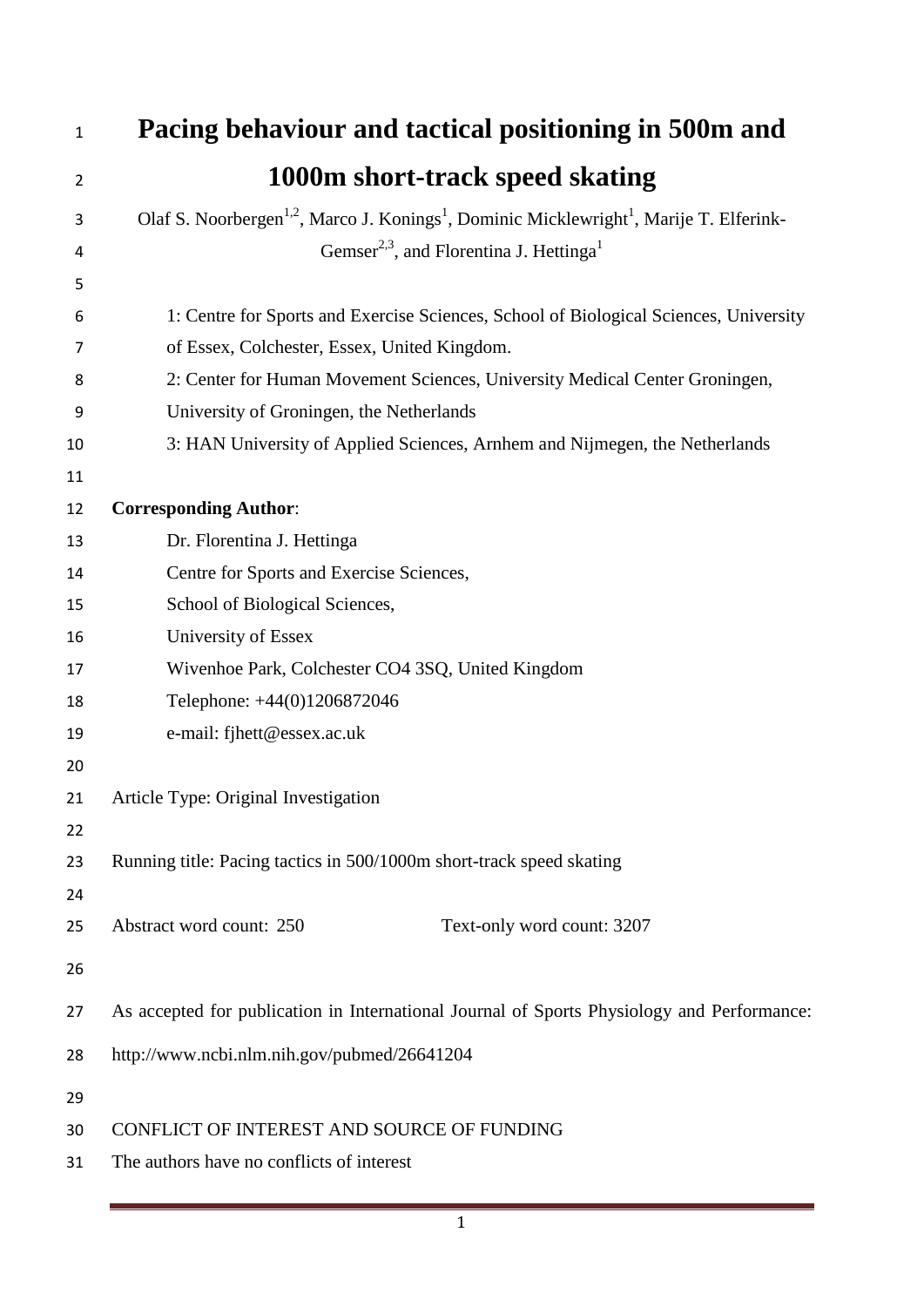| 32       | There are no sources of funding for this work                                                                                                                                |
|----------|------------------------------------------------------------------------------------------------------------------------------------------------------------------------------|
| 33       |                                                                                                                                                                              |
| 34       |                                                                                                                                                                              |
| 35       |                                                                                                                                                                              |
| 36       | Pacing behaviour and tactical positioning in 500m                                                                                                                            |
| 37       | and 1000m short-track speed skating                                                                                                                                          |
| 38       |                                                                                                                                                                              |
| 39       | <b>Abstract</b>                                                                                                                                                              |
| 40       |                                                                                                                                                                              |
| 41       | <b>Purpose:</b> The present study explored pacing behaviour and tactical positioning during the                                                                              |
| 42       | shorter 500m and 1000m short-track competitions. Methods: Lap times and intermediate                                                                                         |
| 43<br>44 | rankings of elite 500m and 1000m short-track skating competitors were collected over the<br>season 2012/13. Firstly, lap times were analysed using a MANOVA and for each lap |
| 45       | differences between sex, race type, final-rankings, and stage of competition were determined.                                                                                |
| 46       | Secondly, Kendall's tau-b correlations were used to assess relationships between intermediate                                                                                |
| 47       | and final-rankings. In addition, intermediate rankings of the winner of each race were                                                                                       |
| 48       | examined. <b>Results:</b> Top-placed athletes appeared faster than bottom-placed athletes in every                                                                           |
| 49       | lap in the 500 m, while in the 1000 m no differences were found until the final four laps                                                                                    |
| 50       | $(P<0.05)$ . Correlations between intermediate and final-rankings were already high at the                                                                                   |
| 51       | beginning stages of the 500m (Lap 1: r=0.59), but not for the 1000m (Lap 1: r=0.21).                                                                                         |
| 52       | <b>Conclusions:</b> Although 500m and 1000m short-track races are both of relatively short                                                                                   |
| 53       | duration, fundamental differences in pacing behavior and tactical positioning were found. A                                                                                  |
| 54       | fast start strategy seems to be optimal for 500m races, while the crucial segment in 1000 m                                                                                  |
| 55       | races seems to be from the 6th lap to the finish line (i.e., after $\pm$ 650m). These findings                                                                               |
| 56       | provide evidence to suggest that athletes balance between choosing an energetically optimal                                                                                  |
| 57       | profile and the tactical and positional benefits that play a role when riding against an                                                                                     |
| 58       | opponent, and contribute to developing novel insights in exploring athletic behaviour when                                                                                   |
| 59       | racing against opponents.                                                                                                                                                    |
| 60<br>61 | KEYWORDS: Elite athletes, Interpersonal competition, Race-analysis, Opponents, Decision-                                                                                     |
| 62       | making                                                                                                                                                                       |
| 63       |                                                                                                                                                                              |
| 64       |                                                                                                                                                                              |
| 65       |                                                                                                                                                                              |
| 66       |                                                                                                                                                                              |
| 67       |                                                                                                                                                                              |
| 68       |                                                                                                                                                                              |
| 69       |                                                                                                                                                                              |
| 70       |                                                                                                                                                                              |
| 71       |                                                                                                                                                                              |
| 72       |                                                                                                                                                                              |
| 73       |                                                                                                                                                                              |
| 74       |                                                                                                                                                                              |
| 75       |                                                                                                                                                                              |
| 76       |                                                                                                                                                                              |
| 77       |                                                                                                                                                                              |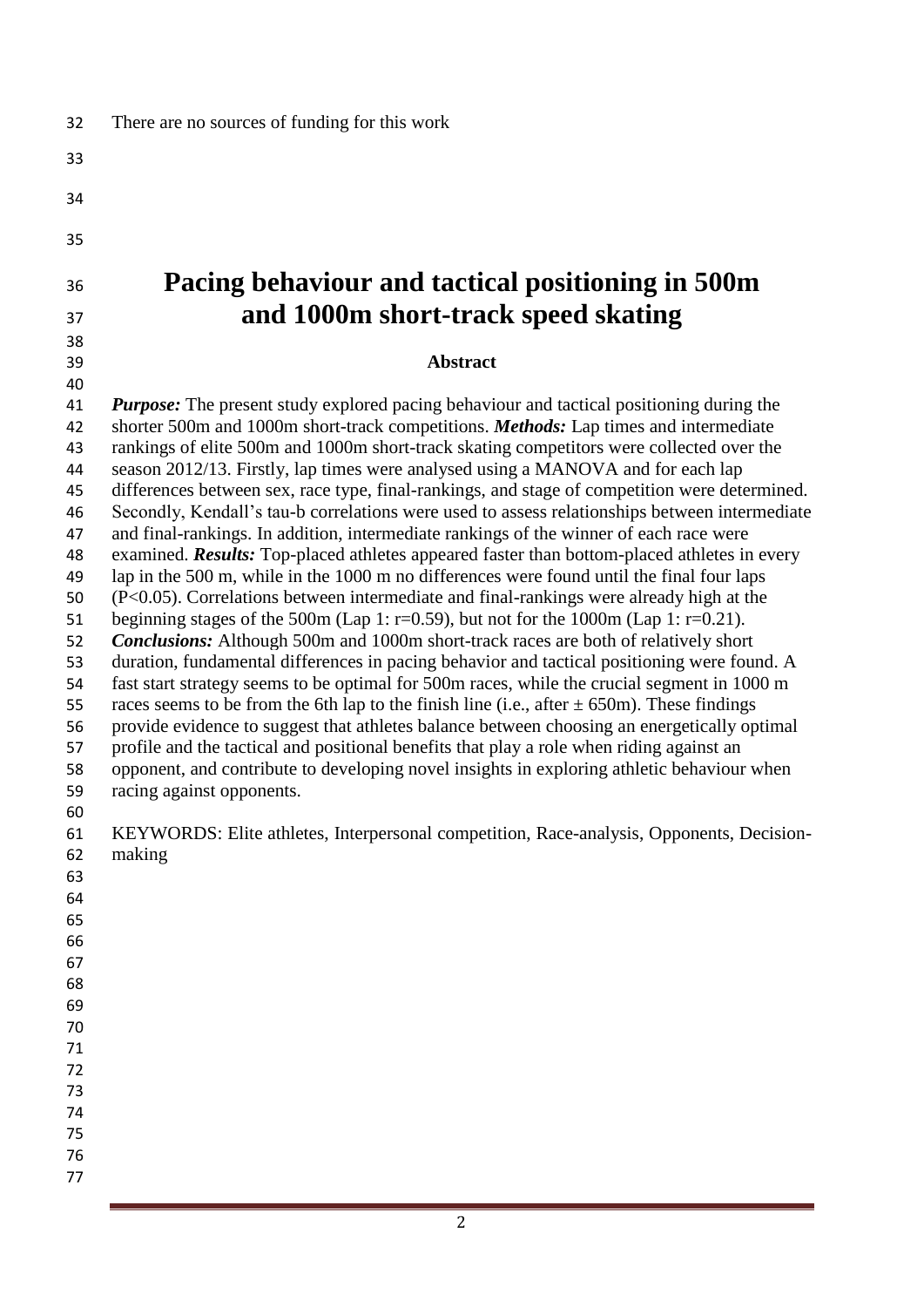- 
- 
- 

### **Introduction**

 Pacing has been defined as the goal-directed regulation of exercise intensity over an exercise 83 bout,<sup>1</sup> in which athletes need to decide how and when to invest their energy.<sup>2</sup> In this 84 perspective, recent theoretical frameworks from both heuristic  $\frac{3}{3}$  and ecological  $\frac{2}{3}$  perspectives 85 emphasized the interaction with the environment for the regulation of the exercise intensity in 86 addition to internal characteristics such as (perceived) fatigue.<sup>2,3</sup> That is, athletes may decide to alter their pacing behaviour based on both internal as well as environmental characteristics.

 An important environmental characteristic that is inextricably linked to athletic sports is the presence of competition. However, the tactical decision-making processes involved in athletic competitions are still relatively unknown, especially when competing against direct opponents, such as in short-track speed skating. Moreover, direct opponents are making the tactical decision-making processes more complex compared to individual time-trial performance. In regular time-trial performance, decisions about the variation of speed over 94 the race are mainly based on the monitoring of energy expenditure.<sup>4</sup> However, when racing against direct opponents, tactical decisions about when to accelerate or decelerate during a race can also be based on avoiding collisions, drafting possibilities, motivational aspects and 97 expectations and estimations of opponents behaviour and winning chances.<sup>2</sup> Therefore, we would like to analyse not only pacing behaviour (velocity profiles over the race), but also include an analysis of tactical positioning (rankings of athletes relative to each other) during the race.

 Recently, pacing behaviour and tactical positioning have been explored in the middle 102 distance 1500 m short-track speed skating event  $(\pm 2.0 - 2.5 \text{ min})$ , in which the beginning stages of the race were characterized by relatively slow lap times most likely due to tactical 104 considerations.<sup>5</sup> These results differed compared to the generally shown fast start strategies in 105 middle distance 1500 m time-trial long-track speed skating.<sup>6,7</sup> Up until now, not much is known regarding shorter or longer distances involving direct competition. As optimal pacing 107 patterns are related to duration/distance,<sup>8</sup> it is important to explore pacing behaviour for shorter as well as longer exercises involving direct competition.

 To gain more insight into the pacing tactics during events with a relatively short duration (< 2 min), the present study will explore the pacing behaviour and tactical positioning during 500 m and 1000 m short-track speed skating competitions. Previous time- trial research suggests a fast start or positive pacing strategy is optimal for this type of 113 competition.<sup>9-11</sup> In addition, the strong correlations that were found in short-track speed skating between starting position and finishing position during 500 m competitions suggest that tactical positioning is already important at the beginning stages of the race for 500 m 116 races.<sup>12-14</sup> No such correlations were found for 1000 m races. Therefore, we hypothesize that top-placed athletes skate in the foremost positions throughout the race and skate faster lap times in each lap of the 500 m. In contrast, we expect during the longer 1000 m a more tactical development of the race in which top-placed athletes skate in the more foremost intermediate positions and skate faster lap times only during the second half of the race.

# **Materials and methods**

### *Subjects and events*

 Finishing and intermediate lap times as well as start, intermediate, and finishing positions in 500 m (4.5 laps) and 1000 m (9 laps) races were gathered from 500 m and 1000 m Short

- Track Speed Skating World Cups, the European Championships and World Championships
- during the season 2012/13. In total, ten indoor competitions (eight World Cups, one European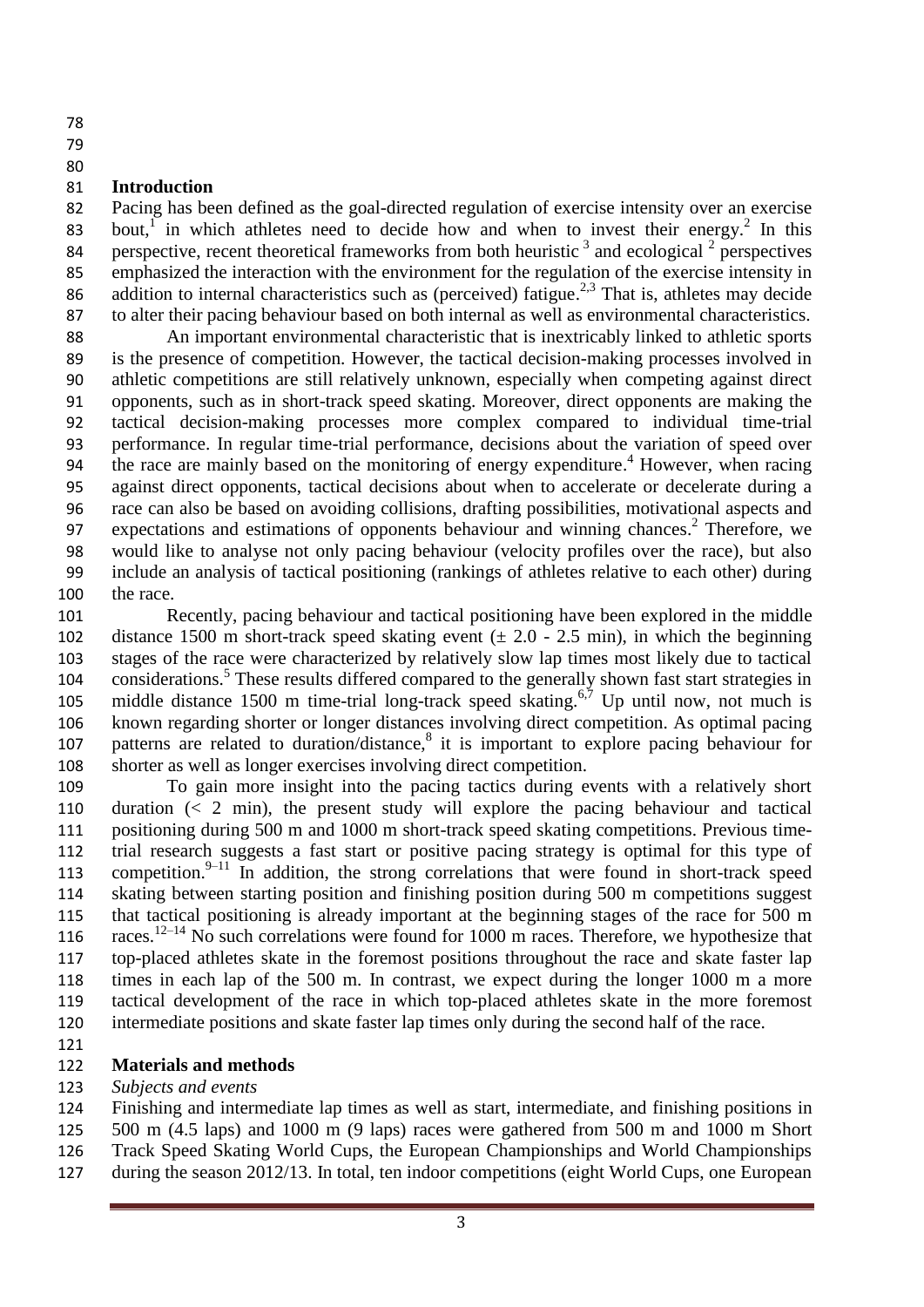Championship, and one World Championship), divided over eight locations and dates were analysed. Lap times were measured using an electronic time-measuring systems based on optical detectors that started automatically by the firing of a starting-gun and that recorded automatically the reaching of the finishing line by each competitor. The International Skating Union (ISU) demands that lap times are recorded with the accuracy of at least a hundredth of a second. Therefore, for every automatic timekeeping system a certificate stating the reliability and accuracy of the system had to be presented to the referee before the competition, ensuring that all systems recorded with the accuracy of at least a hundredth of a second. No written consent was given by participants as all data used are publicly available at the ISU website (http://www.sportresult.com/federations/ISU/ShortTrack/) and no interventions occurred during the data collection. The study was approved by the local ethical committee.

 In total, 574 races from 500 m competitions and 545 races from 1000 m competitions were analysed. However, whereas falls and/or disqualifications could affect the lap times and positioning of the athlete him/herself as well as those of the other competitors (especially for the lower placed finishers) possibly leading to a misinterpretation of the results, data from races with a disqualification (500 m: n=81; 1000 m: n=124), a fall (500 m: n=62; 1000 m: n=37) and/or races with one or more missing values (500 m: n=3; 1000 m: n=8) were excluded. Lastly, to ensure consistency over the data set races with another number of competitors than four (i.e. the most commonly occurring number of competitors) were excluded (500 m: n=164; 1000 m: n=165). This resulted for the 500 m in 246 of 574 races (46.0%; men: 132 races, women: 132 races) and for the 1000 m in 211 of 545 races (38.7%; men: 114 races, women: 97 races) that were examined.

 Each short-track competition consisted of qualification stages in which a skater had to qualify for the next stage by finishing first or second, and the final race where the goal was to win overall. The rankings for each lap and final-ranking were coded from 1 (leading skater) to 4 (last skater). In addition, start positions were coded from 1 (inner) to 4 (outer), in line 155 with previous short-track studies.<sup>5,12,14,15</sup>

- 
- *Statistical Analysis*

 To examine pacing behaviour and tactical positioning, two different statistical approaches were used. First, pacing behaviour has been assessed by examining lap times using MANOVA, in which lap times were added as dependent variables, and sex, final-ranking, race type, and stage of competition as independent variables. Race type was classified as fast or slow when the winner of the heat was respectively faster or slower than the average winning finishing time. For stage of competition, final competition stages (finals, semi-finals, and quarter-finals) were distinguished from non-final stages (repeated semi-finals, repeated heats, heats, and preliminaries). Finally, men and women (sex), and 1st, 2nd, 3rd, or 4th final- ranked athletes (final-ranking) were differentiated. In addition, a univariate ANOVA was performed to examine the effect of each subtype for the finishing time. Tukey post-hoc tests were performed to examine lap time differences between the final-rankings when a significant effect was found for final-ranking.

 Second, tactical positioning was examined by assessing relationships between start/intermediate rankings and final-rankings. Using Kendall's Tau-b correlations skaters' intermediate rankings were correlated with their final-rankings. Positive correlations would indicate that respectively, top- and bottom-placed short-trackers were also ranked in top- and bottom-place in that particular lap. In contrast, negative correlations would indicate a top intermediate ranking is related with a bottom final-ranking and vice versa. Positive and 176 negative correlations were perceived as not present/low  $(r < 0.50)$ , moderate  $(0.50 \le r < 0.70)$ , 177 or high ( $r \geq 0.70$ ). In addition, the tactical positioning of the winner of each race was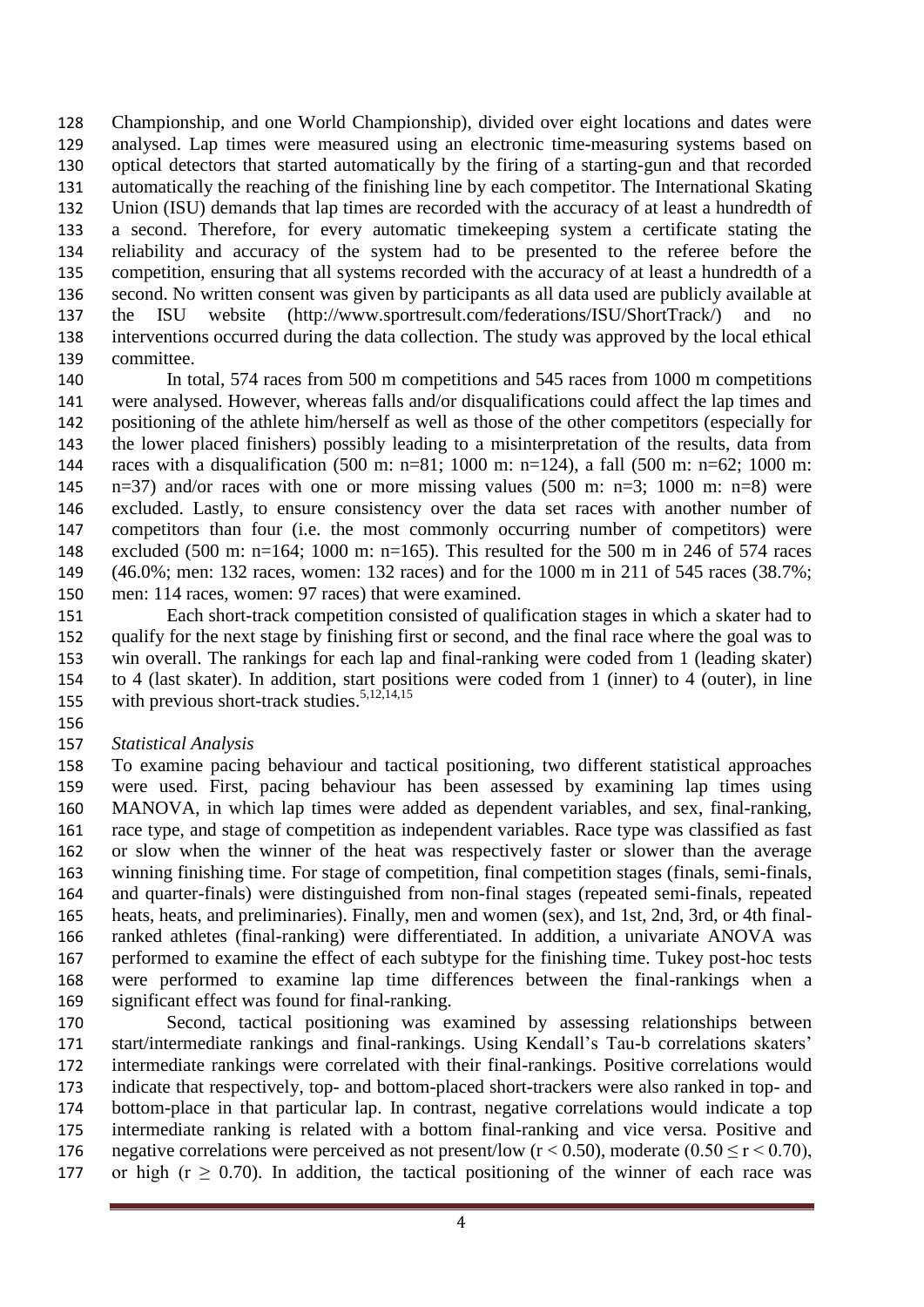explored. Therefore, for each lap the percentage wherein the winner had skated at first, second, third, or fourth place was determined. Lastly, based on the lap times and intermediate rankings, the number of overtakings was calculated for each lap. Statistical analyses were performed using SPSS 19.0 and differences were accepted to be significant if P < 0.05.

- 
- 
- 
- <<< Insert Figure 1 about here >>> <<< Insert Figure 2 about here >>>

#### **Results**

*Pacing behaviour: lap time analysis*

 Mean (SD) intermediate lap times, overall as well as within the subtypes (sex, final-ranking, race type, and stage of competition), are presented for the 500 m (Figure 1) and for the 1000 m (Figure 2) competitions. The MANOVA revealed in both the 500 m as well as the 1000 m 191 a main effect for sex (P < 0.001), final-ranking (P < 0.001), race type (P < 0.001), and stage of competition (P < 0.001). In the 500 m, an interaction effect was found for final- ranking\*stage of competition (P < 0.001), indicating smaller differences in lap times between the competitors during finals compared to non-finals. In the 1000 m, interaction effects were 195 found for sex\*race type ( $P < 0.001$ ), sex\*stage of competition ( $P < 0.001$ ), race type\*stage of 196 competition (P < 0.001), and sex\*race type\*stage of competition (P = 0.004). The interaction effects in the 1000 m demonstrate that both men and women start slower in finals compared to non-finals, however this difference in starting velocity between finals and non-finals was relatively higher for men than women.

 Mean (SD) finishing times, overall and for each subtype, are shown in Table 1 for 201 both distances. For both distances main effects were found for sex  $(P < 0.001)$ , final-ranking 202 (P < 0.001), race type (P < 0.001), and stage of competition (P < 0.001). In addition, the differences in finishing time between the first, second, third, and fourth placed skater were 204 smaller in the finals compared to the non-finals of the 500 m ( $P < 0.001$ ). In the 1000 m, differences in finishing time between men and women were lower in finals compared to non-206 finals ( $P = 0.016$ ).

- <<< Insert Table 1 about here >>>
- 
- <<< Insert Table 2 about here >>>
- 

 Mean lap times of the race winners and the differences in lap times compared to the second, third, and fourth final-ranked skaters are presented in Table 2. In the 500 m, differences in lap times were already seen after a half lap, and followed lap times remained different until the finish line**.** In contrast, during the first five laps of the 1000 m all skaters seemed to adopt the same pace. In both the 500 m as well as the 1000 m lap time differences between the winners and second final-ranked skaters remained non-significant, except for lap 218 1 of the 500 m, where the winners were significantly faster than the numbers two  $(P < 0.001)$ .

*Tactical positioning: intermediate ranking analysis*

 Kendall's Tau-b correlations for the 500 m and the 1000 m are presented in Figure 3. In the 500 m the correlation between the starting position and final-ranking was already 0.38. During the first laps, intermediate rankings were moderately correlated with final-rankings, while high correlations were found during the last two laps of the 500 m. Until the fifth lap of the 1000 m, correlations between the start or intermediate position and final-ranking were 226 low or not present  $(r < 0.50)$ . From the sixth lap, the correlation between intermediate ranking 227 and final-ranking became moderate  $(0.50 \le r \le 0.70)$ , and during the last two laps, high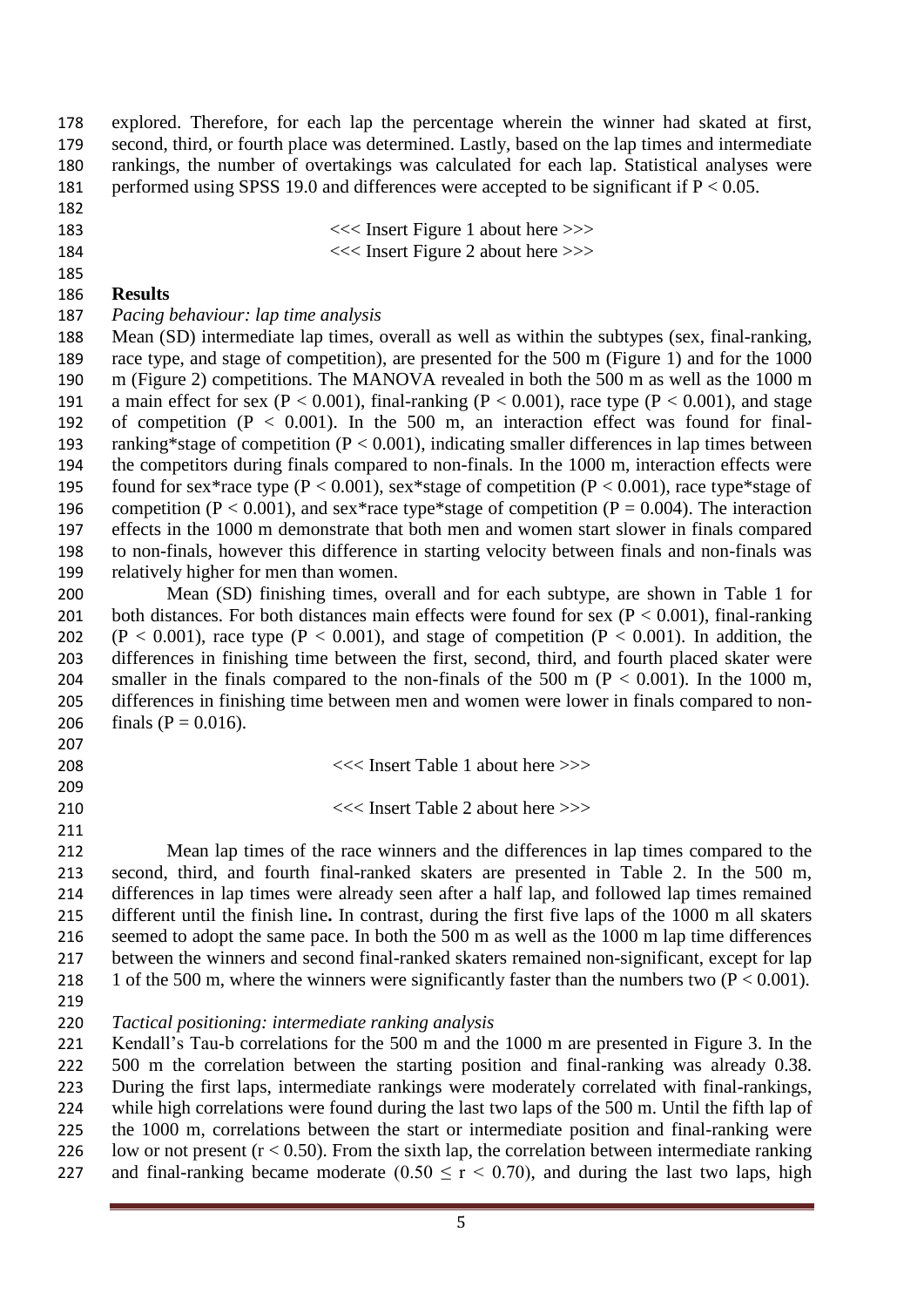228 correlations were found between intermediate and final-ranking of the 1000 m ( $r \ge 0.70$ ). In addition, Table 3 shows the percentage of occasions on which the eventual race winner occupied each available position at each intermediate point.

- 
- <<< Insert Figure 3 about here >>>
- 

<<< Insert Table 3 about here >>>

### **Discussion**

 The present study aimed to explore pacing behaviour and tactical positioning in elite short- track speed skating during 500 m and 1000 m events. In 500 m races, intermediate lap times between the winner and the other competitors differed from the first half lap. Intermediate rankings were moderately correlated with the final-rankings from the start of the race. This seems to indicate that the start is already a crucial element of the race during 500 m short- track competitions. In contrast, no differences in intermediate lap times were apparent for final-rankings during the 1000 m until the sixth lap. Moreover, a low correlation between the 1000 m intermediate positions and final-ranking was observed until the sixth lap. In this perspective, the crucial stage of 1000 m races seems to start at the 6th lap of the race (i.e., 245 after  $\pm 650$  m).

 The faster lap times of the winner compared to third/fourth final-ranked skaters during the whole race of 500 m short-track competitions indicate a fast start strategy as the most effective pacing strategy during a 500 m short-track race at the elite level. This is similar to the fast start strategies adopted during the 500 m and 1000 m events in long-track speed 250 skating.<sup>9-11</sup> In addition, 63% of the race winners skated already at the first position after the first half lap. Even the starting position seems important, whereas 51% of the 500 m winners stood already at the inner start line. The importance of the start and starting position in 500 m 253 short-track speed skating competitions has been shown before, $12-14$  and is most likely related to the fact that the athlete starting in the most outside position of the track needs to cover a 255 slightly longer distance to the first corner compared to the most inner starting athlete.<sup>12</sup>

256 Interestingly, although the duration of 1000 m short-track competitions  $(\pm 90 \text{ s})$  would 257 suggest a fast start ("positive") pacing strategy for optimal performance,<sup>9,10</sup> a relatively even- pace seems to be adopted by the short-track skating athletes throughout the race. In contrast to the 500 m, no differences in lap times between competitors within a race were found during the first five laps of 1000 m competitions, indicating all athletes adopted a similar pace. This group packing in the beginning stages is most likely related to the beneficial effect 262 of drafting,<sup>18</sup> thereby saving energy for the decisive final part of the race.<sup>5,19</sup> This spontaneous synchronization of pacing during the beginning stages of the races was also 264 reported during the longer 1500 m short-track competitions,  $\frac{5}{5}$  track cycling, <sup>16</sup> and marathon 265 running.<sup>17</sup> However, where the velocity during the beginning stages of the 1500 m gradually 266 increased each  $\text{lap}^5$  it remained more even during the 1000 m. This could indicate that bottom-ranked speed skaters expended too much energy in the first phase of 1000 m races by trying to follow the pace of the others, resulting in significant slower intermediate lap times from lap 6 to lap 9 (see Table 2).

 As is known from studies on time trial exercise, there is a benefit of using up energy 271 . prior to the finishline rather than speeding up all the way to the finishline<sup>8</sup>. In addition, energy cost of variations in speed, i.e. accelerations and decelerations throughout the race, is higher compared to energy cost of an even paced profile. However, in short track speed skating races against opponents, athletes seem to choose for energetically unbeneficial speeding up towards the finishline as well as for energetically unbeneficial actions of 276 overtaking<sup>5</sup>. They are balancing between choosing an energetically optimal profile, something you would do when riding a time trial, and the tactical and positional benefits that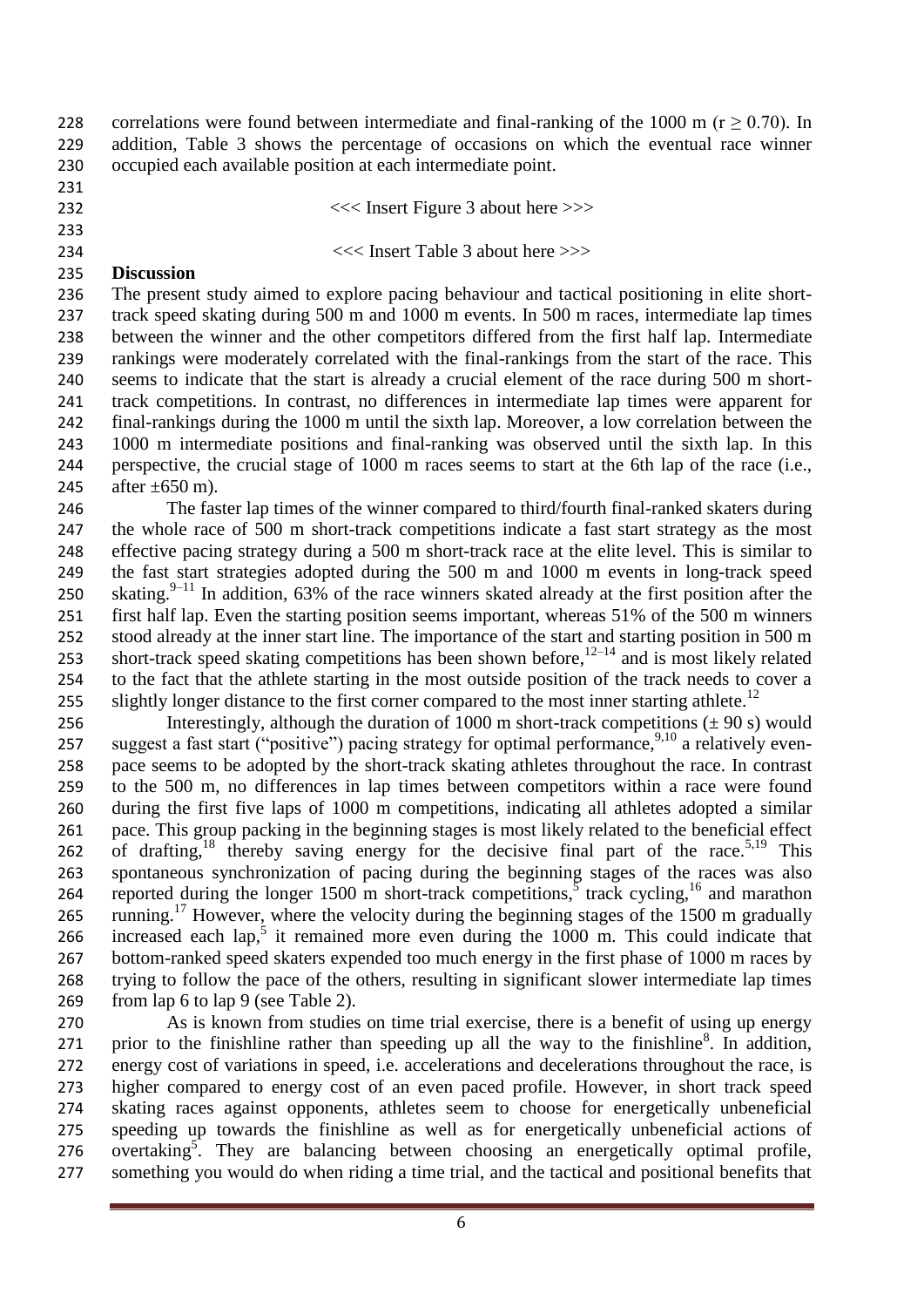play a role when riding against an opponent. Future studies are required to analyze these tactical aspects of racing and pacing against opponents more in depth.

 A potential limitation of this study might be that positional and time data of both qualification races and finals were included from finals as well as non-finals. Results of this study have shown that the stage of competition might influence lap times, and therefore, race tactics. Short-track athletes then possibly have different race tactics in finals compared to non-finals. Future research on this topic needs to further explore differences in tactics between finals and non-finals.

# **Practical applications**

 Though both analysed distances in the present study are of relatively short duration (>2 min), our findings indicate that 500 m and 1000 m short-track speed skating races should be approached differently. During 500 m a fast starting strategy from the beginning of the race seems to be optimal, whereas race winners appeared to be faster and positioned themselves in the leading position throughout the whole race. This makes the start crucial and possibly even decisive for successful 500 m performance. In contrast, in 1000 m short-track competitions, athletes are advised to save energy throughout the race in order to be able to maintain pace or overtake their opponent in the final stages of the race. In this perspective, athletes might profit from another intermediate position than the first in the beginning of the race as it significantly reduces air frictional losses due to the effect of drafting. With only four laps remaining it is advised to attempt to occupy one of the foremost positions, as performance is 299 strongly correlated to a foremost intermediate position after the 6th lap of the race (i.e. after  $\pm$ 650 m).

- 
- 

# **Conclusions**

 The present study aimed to broaden the view of pacing tactics over a range of different race durations in short-track speed skating, an athletic competition where completion time is irrelevant as long as you finish before the other competitors. In this type of competition, athletes need to pace and position themselves in such a way that they will be the first to pass the finish line. Previous research has shown that pacing tactics in the middle-distance 1500 m short-track speed skating event, involving direct competition, indicated different pacing behaviour and tactics compared to the generally shown fast start strategies in 1500 m timetrial long-track speed skating<sup>5,6,20</sup> The present study has shown that a fast starting strategy is still optimal in 500 m short-track speed skating, similar to time-trial sports. In contrast, 1000 m short-track speed skating was approached differently, and indicated different pacing behaviour compared to the generally shown faster start strategies in 1000 m time-trial long-315 track speed skating<sup>11</sup>.

# **Acknowledgements**

 No sources of funding were used to assist in the preparation of this article. The authors have no potential conflicts of interest that are directly relevant to the content of this article.

- 
-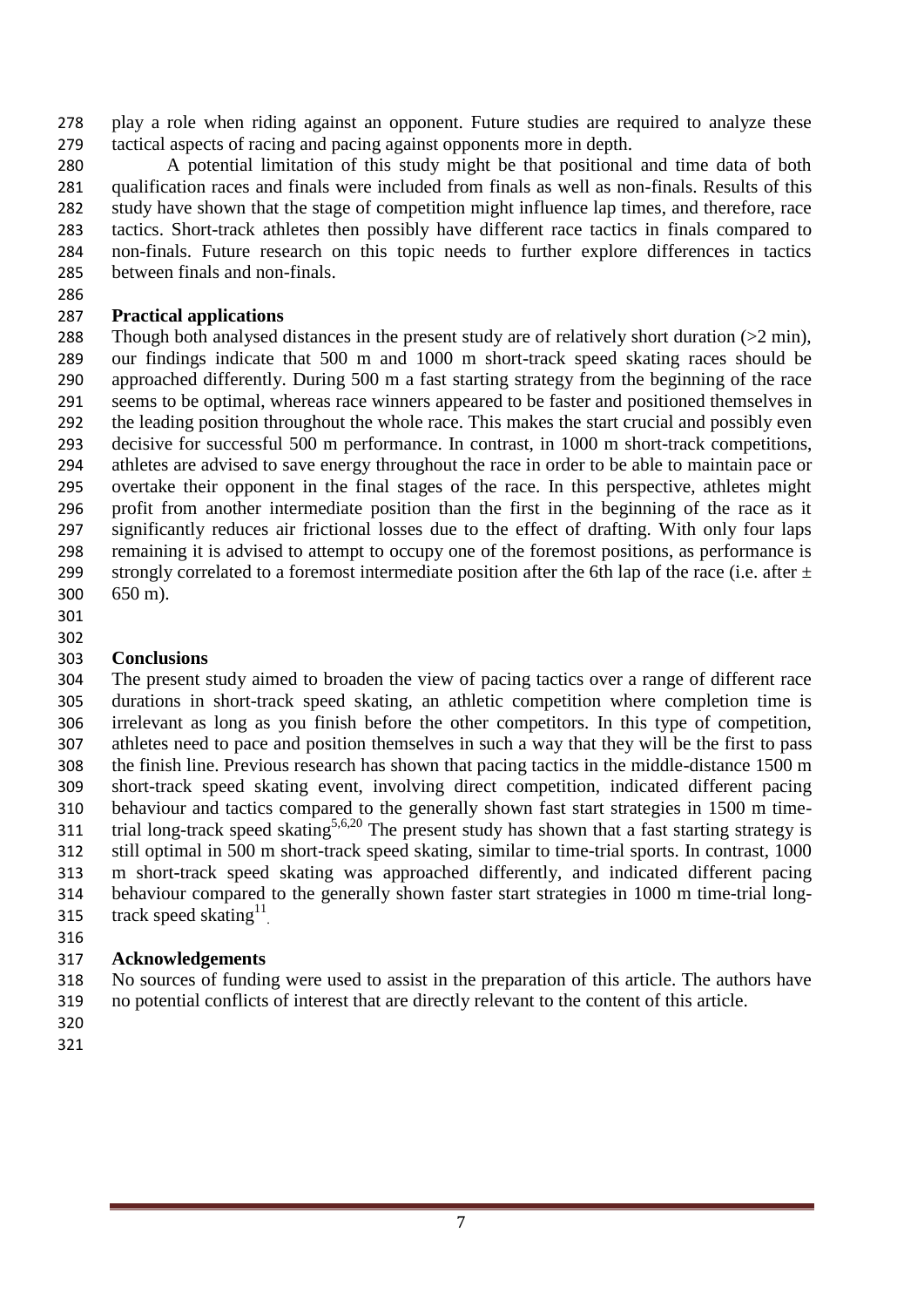## **References**

- 1. Abbiss CR, Laursen PB. Describing and understanding pacing strategies during athletic competition. *Sport Med*. 2008;38(3):239-252.
- 2. Smits BL, Pepping G-J, Hettinga FJ. Pacing and decision making in sport and exercise: the roles of perception and action in the regulation of exercise intensity. *Sport Med*. 2014;44(6):763-775.
- 3. Renfree A, Martin L, Micklewright D, St Clair Gibson A. Application of decision- making theory to the regulation of muscular work rate during self-paced competitive endurance activity. *Sport Med*. 2014;44(2):147-158.
- 4. Foster C, De Koning JJ, Hettinga FJ, et al. Effect of competitive distance on energy expenditure during simulated competition. *Int J Sports Med*. 2004;25:198-204.
- 5. Konings MJ, Noorbergen OS, Parry D, Hettinga FJ. Pacing behaviour and tactical positioning in 1500 m short-track speed skating. *Int J Sports Physiol Perform*. 2015. doi:10.1123/ijspp.2015-0137.
- 6. Hettinga FJ, de Koning JJ, Schmidt L, Wind N, Macintosh BR, Foster C. Optimal pacing strategy: from theoretical modelling to reality in 1500-m speed skating. *Br J Sports Med*. 2011;45(1):30-35.
- 7. De Koning JJ, Foster C, Lucía A, Bobbert MF, Hettinga FJ, Porcari JP. Using modeling to understand how athletes in different disciplines solve the same problem: Swimming versus running versus speed skating. *Int J Sports Physiol Perform*. 2011;6(2):276-280.
- 8. De Koning JJ, Bobbert MF, Foster C. Determination of optimal pacing strategy in track cycling with an energy flow model. *J Sci Med Sport*. 1999;2(3):266-277.
- 9. Van Ingen Schenau GJ, De Koning JJ, De Groot G. A simulation of speed skating performances based on a power equation. *Med Sci Sports Exerc*. 1990;22(5):718-728.
- 10. De Koning JJ, De Groot G, Van Ingen Schenau GJ. A power equation for the sprint in speed skating. *J Biomech*. 1992;25(6):573-580.
- 11. Muehlbauer T, Schindler C, Panzer S. Pacing and sprint performance in speed skating during a competitive season. *Int J Sports Physiol Perform*. 2010;5(2):165-176.
- 12. Maw S, Proctor L, Vredenburg J, Ehlers P. Influence of starting position on finishing position in World Cup 500 m short track speed skating. *J Sports Sci*. 2006;24(12):1239-1246.
- 13. Haug W, Drinkwater E, Mitchell L, Chapman D. The relationship between start performance and race outcome in elite 500m short track speed skating. *Int J Sports Physiol Perform*. 2015;Feb 24. Ep. doi:10.1123/ijspp.2014-0504.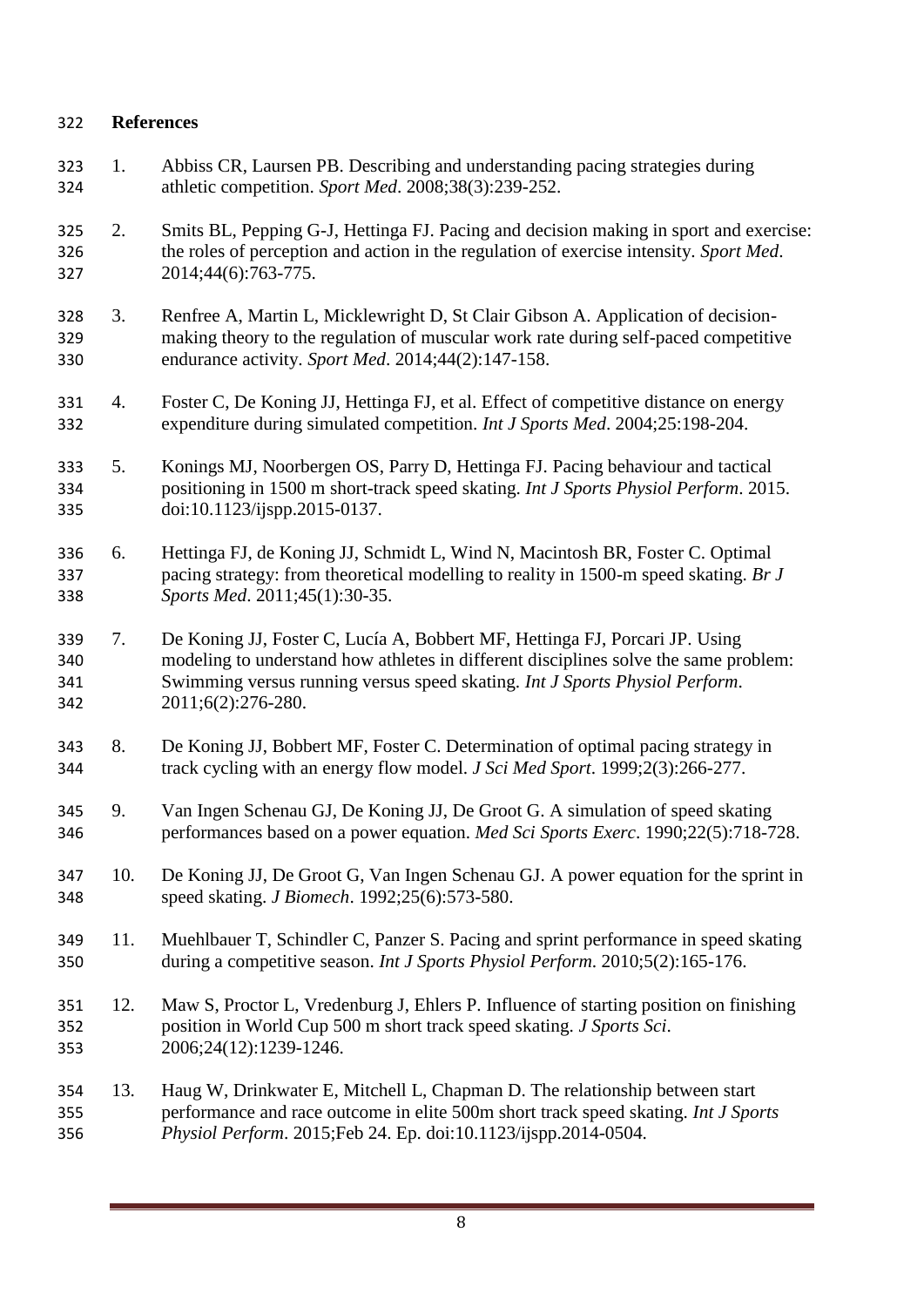| 357<br>358        | 14. | Muehlbauer T, Schindler C. Relationship between starting and finishing position in<br>short track speed skating races. Eur J Sport Sci. 2011;11(4):225-230.                    |
|-------------------|-----|--------------------------------------------------------------------------------------------------------------------------------------------------------------------------------|
| 359<br>360        | 15. | Bullock N, Martin DT, Zhang A. Performance analysis of world class short track speed<br>skating: what does it take to win? Int J Perform Anal Sport. 2008;8(1):9-18.           |
| 361<br>362        | 16. | Moffatt J, Scarf P, Passfield L, McHale IG, Zhang K. To lead or not to lead: analysis<br>of the sprint in track cycling. J Quant Anal Sport. 2014. doi:10.1515/jqas-2013-0112. |
| 363<br>364        | 17. | Hanley B. Pacing profiles and pack running at the IAAF World Half Marathon<br>Championships. J Sports Sci. 2014. doi:10.1080/02640414.2013.878807.                             |
| 365<br>366        | 18. | Rundell K. Effects of drafting during short-track speed skating. Med Sci Sports Exerc.<br>1996;28(6):765-771.                                                                  |
| 367<br>368<br>369 | 19. | Thiel C, Foster C, Banzer W, De Koning JJ. Pacing in Olympic track races:<br>Competitive tactics versus best performance strategy. J Sports Sci. 2012;30(11):1107-<br>1115.    |
| 370<br>371        | 20. | Muehlbauer T, Schindler C, Panzer S. Pacing and performance in competitive middle-<br>distance speed skating. Res $Q$ Exerc Sport. 2010;81(1):1-6.                             |
| 372<br>373        |     |                                                                                                                                                                                |
| 374               |     |                                                                                                                                                                                |
| 375               |     |                                                                                                                                                                                |
| 376               |     |                                                                                                                                                                                |
| 377               |     |                                                                                                                                                                                |
| 378               |     |                                                                                                                                                                                |
| 379               |     |                                                                                                                                                                                |
| 380               |     |                                                                                                                                                                                |
| 381               |     |                                                                                                                                                                                |
| 382               |     |                                                                                                                                                                                |
| 383               |     |                                                                                                                                                                                |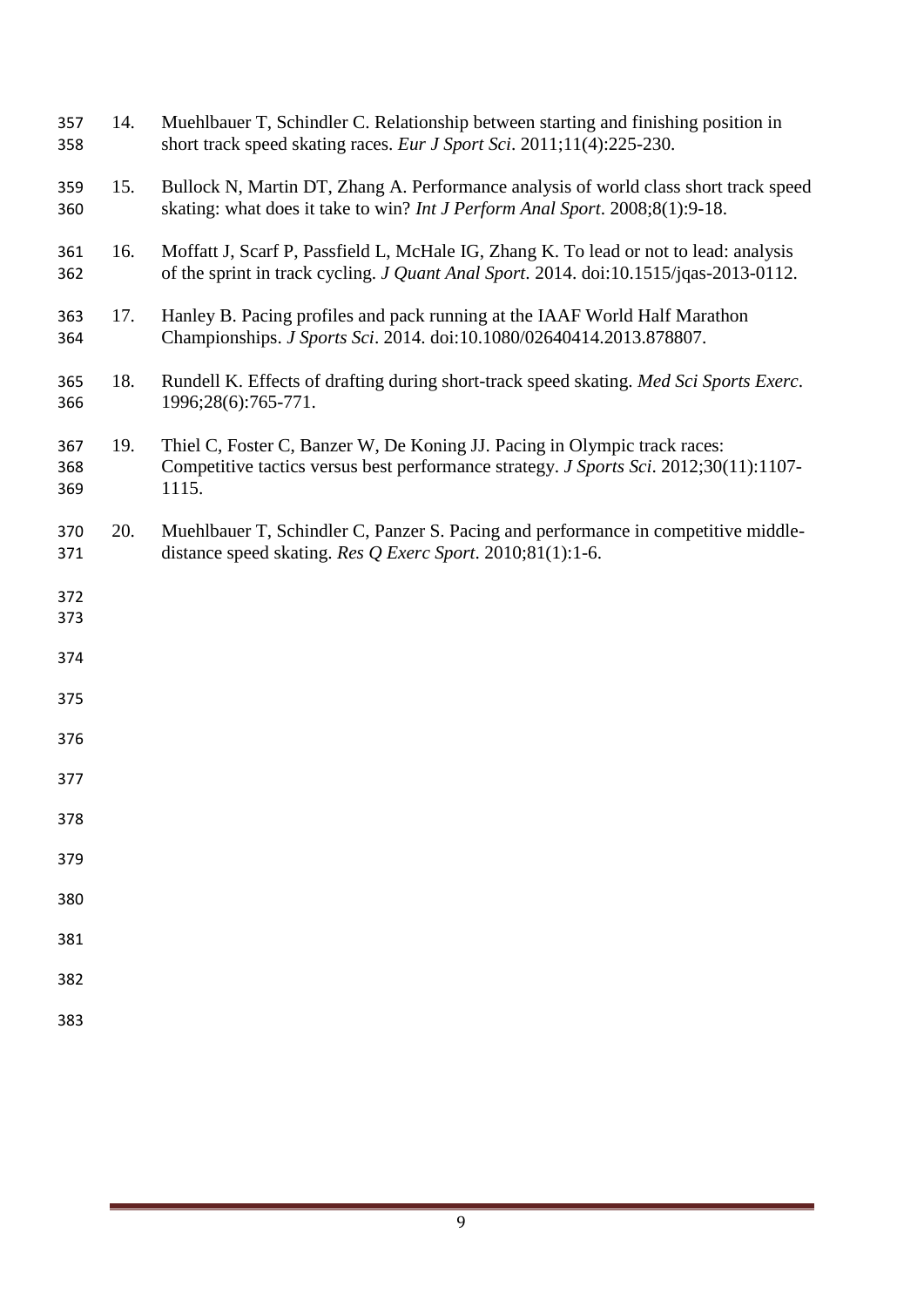**Table and Figure Captions Table 1.** Mean (SD) finishing times for overall performance as well as each subtype ('sex', 387 'final-ranking', 'race type' and 'stage of competition') in the 500 m and 1000 m ( $N =$  number of short-track athletes). **Table 2.** Mean lap times of the race winners throughout the race are presented, both in the 500 m as well as the 1000 m. In addition, mean differences between lap times of the race winners compared to the other final-rankings were shown for each lap. E.g. In lap 8 of the 1000 m the race winner was 0.4 sec faster than the 4th final-ranked athlete. **Table 3.** Percentages (%) in which the future winner skated at one of the four intermediate positions was shown in each lap of the 500 m as well as the 1000 m. E.g. in lap 1 of the 500 m 63 % of the winners already skated at first position, while only 3 % of the winners skated at fourth position. **Figure 1.** Mean (SD) lap times during the 500 m short-track speed skating, overall and for 401 each subtype ('Sex', 'Race Type', 'Final-ranking', 'Stage of Competition').<br>402 \*Significant main effect for the subtype in that particular lap (p<0.05) 402 \*Significant main effect for the subtype in that particular lap  $(p<0.05)$ 403  $\uparrow$  Lap 1 is only the lap time for the first 1/2 lap **Figure 2.** Mean (SD) lap times during the 1000 m short-track speed skating, overall and for each subtype ('Sex', 'Race Type', 'Final-ranking', 'Stage of Competition'). each subtype ('Sex', 'Race Type', 'Final-ranking', 'Stage of Competition'). 407 \*Significant main effect for the subtype in that particular lap  $(p<0.05)$  **Figure 3.** Kendall's tau-b correlations of all intermediate rankings with the final-rankings from the 500 m and 1000 m.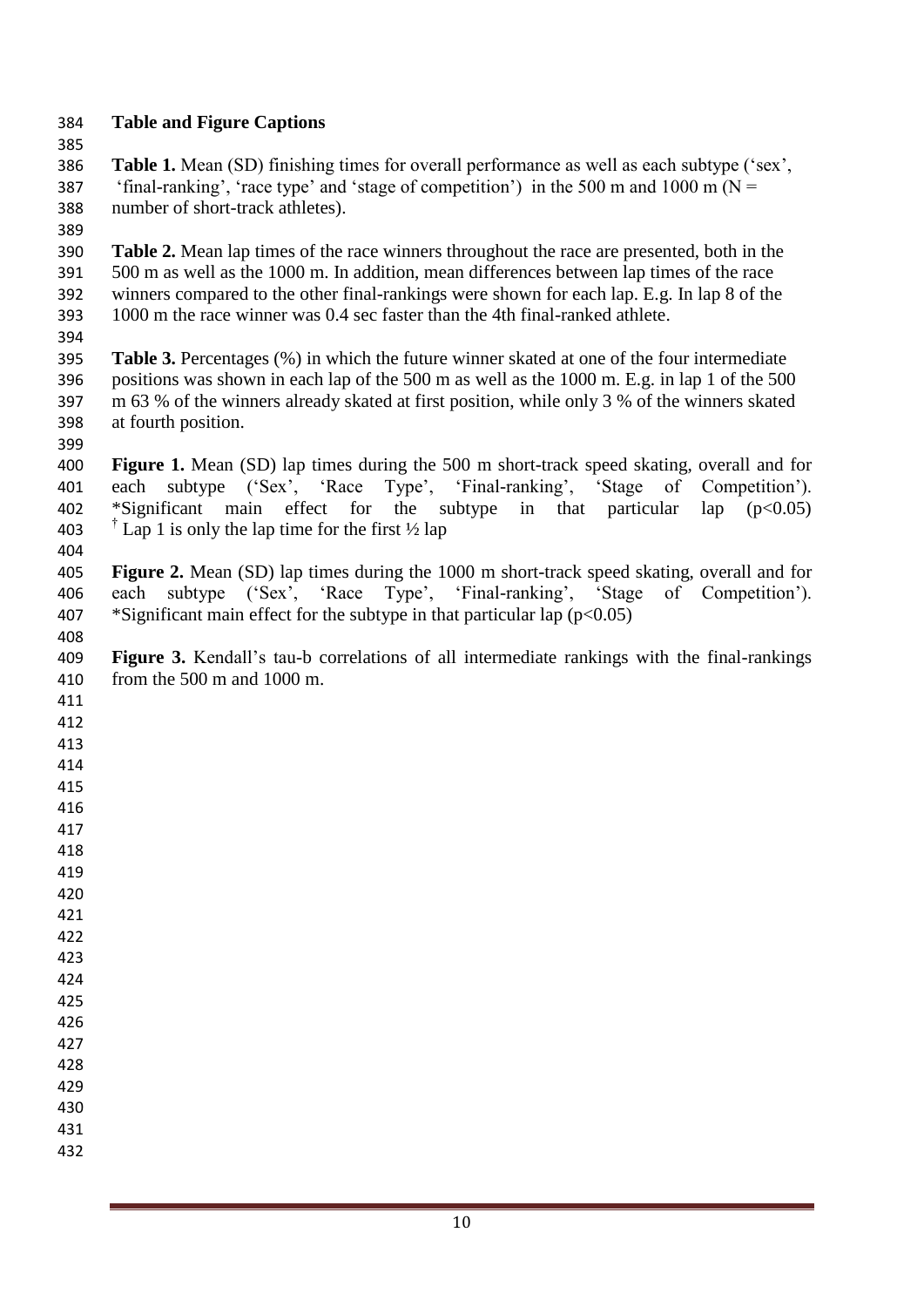433 **Table 1.** Mean (SD) finishing times for overall performance as well as each subtype ('sex',

434 'final-ranking', 'race type' and 'stage of competition') in the 500 m and 1000 m ( $N =$ 

435 number of short-track athletes).

|                      |            | $500 \text{ m}$ |           | $1000 \text{ m}$ |           |
|----------------------|------------|-----------------|-----------|------------------|-----------|
|                      |            | <b>Mean</b>     | ${\bf N}$ | <b>Mean</b>      | ${\bf N}$ |
| <b>Overall</b>       |            | 43.96 (1.83)    | 1056      | 91.28 (3.77)     | 844       |
|                      | Men        | 42.68(1.31)     | 528       | 89.15 (3.08)     | 456       |
| <b>Sex</b>           | Women      | 45.24 (1.30)    | 528       | 93.80 (2.85)     | 388       |
| <b>Final-ranking</b> | 1st        | 43.36 (1.57)    | 264       | 90.68(3.51)      | 211       |
|                      | 2nd        | 43.61 (1.60)    | 264       | 90.89 (3.53)     | 211       |
|                      | 3rd        | 44.00 (1.68)    | 264       | 91.25(3.67)      | 211       |
|                      | 4th        | 44.85 (2.08)    | 264       | 92.30 (4.16)     | 211       |
| Race type            | Fast       | 43.33 (1.68)    | 572       | 89.29 (2.76)     | 508       |
|                      | Slow       | 44.72 (1.71)    | 484       | 94.28 (3.04)     | 336       |
| <b>Stage of</b>      | Finals     | 43.35 (1.46)    | 332       | 89.36 (3.07)     | 248       |
| Competition          | Non-finals | 44.23 (1.91)    | 734       | 92.08 (3.75)     | 596       |
|                      |            |                 |           |                  |           |
|                      |            |                 |           |                  |           |
|                      |            |                 |           |                  |           |
|                      |            |                 |           |                  |           |
|                      |            |                 |           |                  |           |
|                      |            |                 |           |                  |           |
|                      |            |                 |           |                  |           |
|                      |            |                 |           |                  |           |
|                      |            |                 |           |                  |           |
|                      |            |                 |           |                  |           |

446

447

448

449

450 451

452

453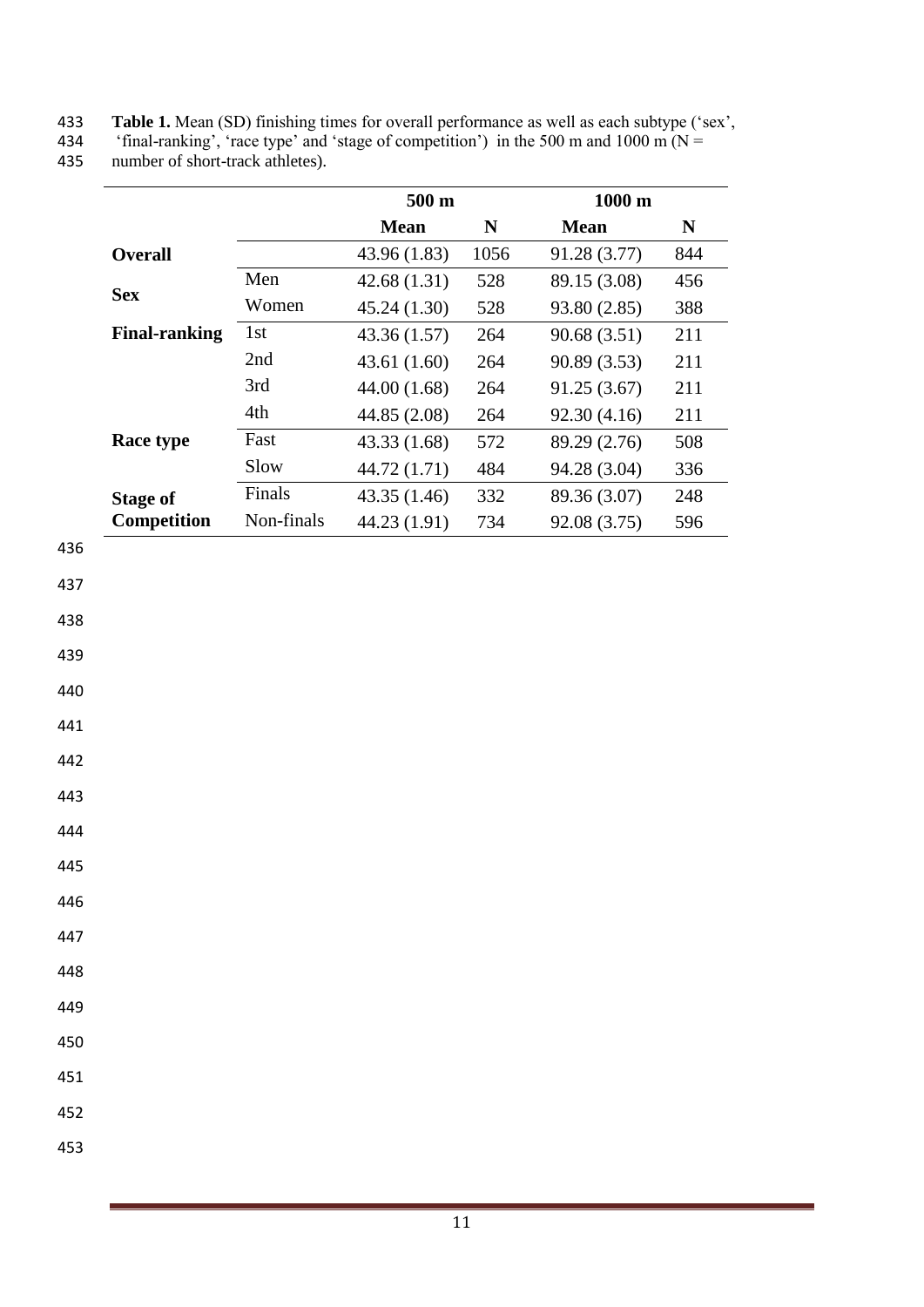**Table 2.** Mean lap times of the race winners throughout the race are presented, both in the 500 m as

 well as the 1000 m. In addition, mean differences between lap times of the race winners compared to 456 the other final-rankings were shown for each lap. E.g. In lap 8 of the 1000 m the race winner was 0.4 sec faster than the 4th final-ranked athlete.

sec faster than the 4th final-ranked athlete.

|            |                                                                                                                | Lap 1   | Lap 2   | Lap 3   | Lap <sub>4</sub> | Lap 5   | Lap 6   | Lap 7   | Lap 8   | Lap 9   |
|------------|----------------------------------------------------------------------------------------------------------------|---------|---------|---------|------------------|---------|---------|---------|---------|---------|
|            | $500 \text{ m}$                                                                                                |         |         |         |                  |         |         |         |         |         |
|            | Mean lap times (sec) of race winner:                                                                           |         |         |         |                  |         |         |         |         |         |
|            | 1st                                                                                                            | 7.2     | 9.3     | 8.8     | 9.0              | 9.2     |         |         |         |         |
|            | Difference in lap time (sec) with race winner:                                                                 |         |         |         |                  |         |         |         |         |         |
|            | 2nd                                                                                                            | $+0.1*$ | 0.0     | 0.0     | 0.0              | 0.0     |         |         |         |         |
|            | 3rd                                                                                                            | $+0.2*$ | $+0.1*$ | $+0.1*$ | $+0.1*$          | $+0.1*$ |         |         |         |         |
|            | 4rd                                                                                                            | $+0.4*$ | $+0.2*$ | $+0.2*$ | $+0.3*$          | $+0.4*$ |         |         |         |         |
|            | $1000 \text{ m}$                                                                                               |         |         |         |                  |         |         |         |         |         |
|            | Mean lap times (sec) of race winner:                                                                           |         |         |         |                  |         |         |         |         |         |
|            | 1st                                                                                                            | 13.4    | 10.3    | 10.0    | 9.8              | 9.6     | 9.5     | 9.4     | 9.4     | 9.5     |
|            | Difference in lap time (sec) with race winner:                                                                 |         |         |         |                  |         |         |         |         |         |
|            | 2nd                                                                                                            | 0.0     | 0.0     | 0.0     | 0.0              | 0.0     | 0.0     | 0.0     | $+0.1$  | 0.0     |
|            | 3rd                                                                                                            | 0.0     | 0.0     | 0.0     | 0.0              | 0.0     | 0.0     | $+0.1*$ | $+0.1*$ | $+0.2*$ |
|            | 4rd                                                                                                            | $+0.1$  | 0.0     | 0.0     | 0.0              | $+0.1$  | $+0.1*$ | $+0.2*$ | $+0.4*$ | $+0.7*$ |
| 458        | * Significant post-hoc effect in lap times for 1st final-ranked athlete compared to 2nd, 3rd, and 4th (P<0.05) |         |         |         |                  |         |         |         |         |         |
| 459        |                                                                                                                |         |         |         |                  |         |         |         |         |         |
|            |                                                                                                                |         |         |         |                  |         |         |         |         |         |
| 460<br>461 |                                                                                                                |         |         |         |                  |         |         |         |         |         |
| 462        |                                                                                                                |         |         |         |                  |         |         |         |         |         |
| 463        |                                                                                                                |         |         |         |                  |         |         |         |         |         |
| 464        |                                                                                                                |         |         |         |                  |         |         |         |         |         |
| 465        |                                                                                                                |         |         |         |                  |         |         |         |         |         |
| 466<br>467 |                                                                                                                |         |         |         |                  |         |         |         |         |         |
| 468        |                                                                                                                |         |         |         |                  |         |         |         |         |         |
| 469        |                                                                                                                |         |         |         |                  |         |         |         |         |         |
| 470        |                                                                                                                |         |         |         |                  |         |         |         |         |         |
| 471        |                                                                                                                |         |         |         |                  |         |         |         |         |         |
| 472        |                                                                                                                |         |         |         |                  |         |         |         |         |         |
| 473<br>474 |                                                                                                                |         |         |         |                  |         |         |         |         |         |
| 475        |                                                                                                                |         |         |         |                  |         |         |         |         |         |
| 476        |                                                                                                                |         |         |         |                  |         |         |         |         |         |
| 477        |                                                                                                                |         |         |         |                  |         |         |         |         |         |
| 478        |                                                                                                                |         |         |         |                  |         |         |         |         |         |
| 479        |                                                                                                                |         |         |         |                  |         |         |         |         |         |
| 480        |                                                                                                                |         |         |         |                  |         |         |         |         |         |
| 481        |                                                                                                                |         |         |         |                  |         |         |         |         |         |
| 482        |                                                                                                                |         |         |         |                  |         |         |         |         |         |
| 483        |                                                                                                                |         |         |         |                  |         |         |         |         |         |